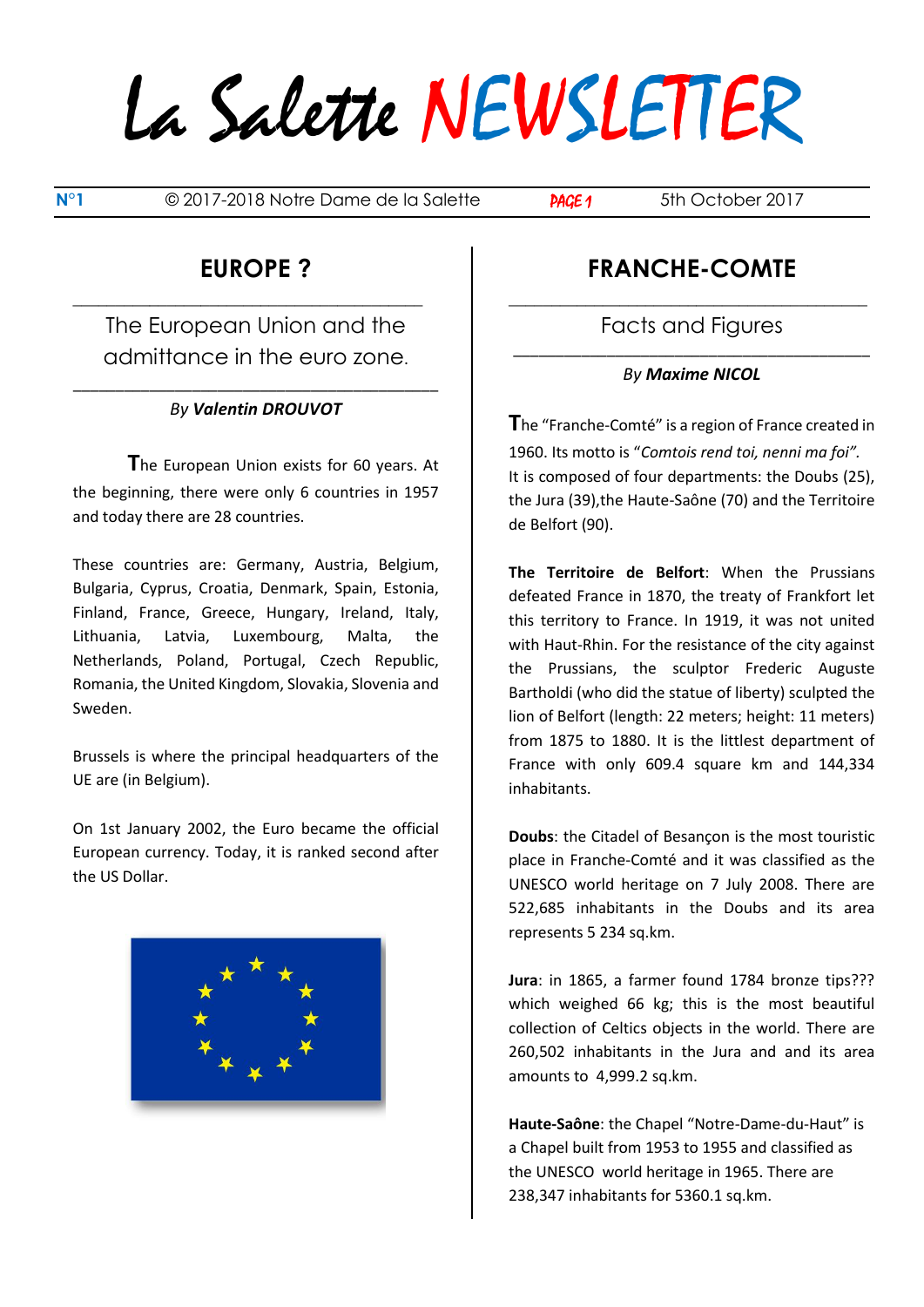**N° 1** © 2017-2018 Notre Dame de la Salette **PAGE 2** 5th October 2017

### **HURRICANE IRMA**

**\_\_\_\_\_\_\_\_\_\_\_\_\_\_\_\_\_\_\_\_\_\_\_\_\_\_\_\_\_\_\_\_\_\_\_\_\_\_\_\_\_\_** Consequences of a disaster

#### \_\_\_\_\_\_\_\_\_\_\_\_\_\_\_\_\_\_\_\_\_\_\_\_\_\_\_\_\_\_\_\_\_\_\_\_\_\_\_\_\_\_ *By Nathan CRETIN*

**H**urricane IRMA devastated the French Antilles on 28th August 2017

Hurricane Irma first struck the Antilles, from 28th August to 13th September. He destroyed 95% of Saint Martin isle with a violent wind reaching 220- 245 km/h.

The strongest gust of wind must have reached 360km/h.

There are lots of problems where hurricane Irma has struck: no more drinkable water, nor electricity.

Once it has devastated the Antilles, it has struck Florida.

Hurricane Irma killed 27 persons in the Antilles and 58 in Florida.



## **A TERRORIST ATTACK ON LONDON BRIDGE AND BOROUGH MARKET**

Saturday 3, June at 10 PM, on London Bridge ,3 men in a small van dashed into the crowd…

**\_\_\_\_\_\_\_\_\_\_\_\_\_\_\_\_\_\_\_\_\_\_\_\_\_\_\_\_\_\_\_\_\_\_\_\_\_\_\_\_\_\_**

### **\_\_\_\_\_\_\_\_\_\_\_\_\_\_\_\_\_\_\_\_\_\_\_\_\_\_\_\_\_\_\_\_\_\_\_\_\_\_\_\_\_\_** *By Alex FERBUS*

**T**hree jihadists dashed on the crowd with their small van on the London Bridge on 3 June 2017 before attacking people with knives in Borough Market. The British policemen killed them 8 minutes after the first calls. The terrorists killed 7 people and injured 50 persons.

Among the victims, 2 French were killed and 8 were wounded.



The 3 killers were Khuram Shazad (27), Rachid Redouane (30) and Youssef Zaghba (22).

It's the 3rd attack in the United-Kingdom within 3 months.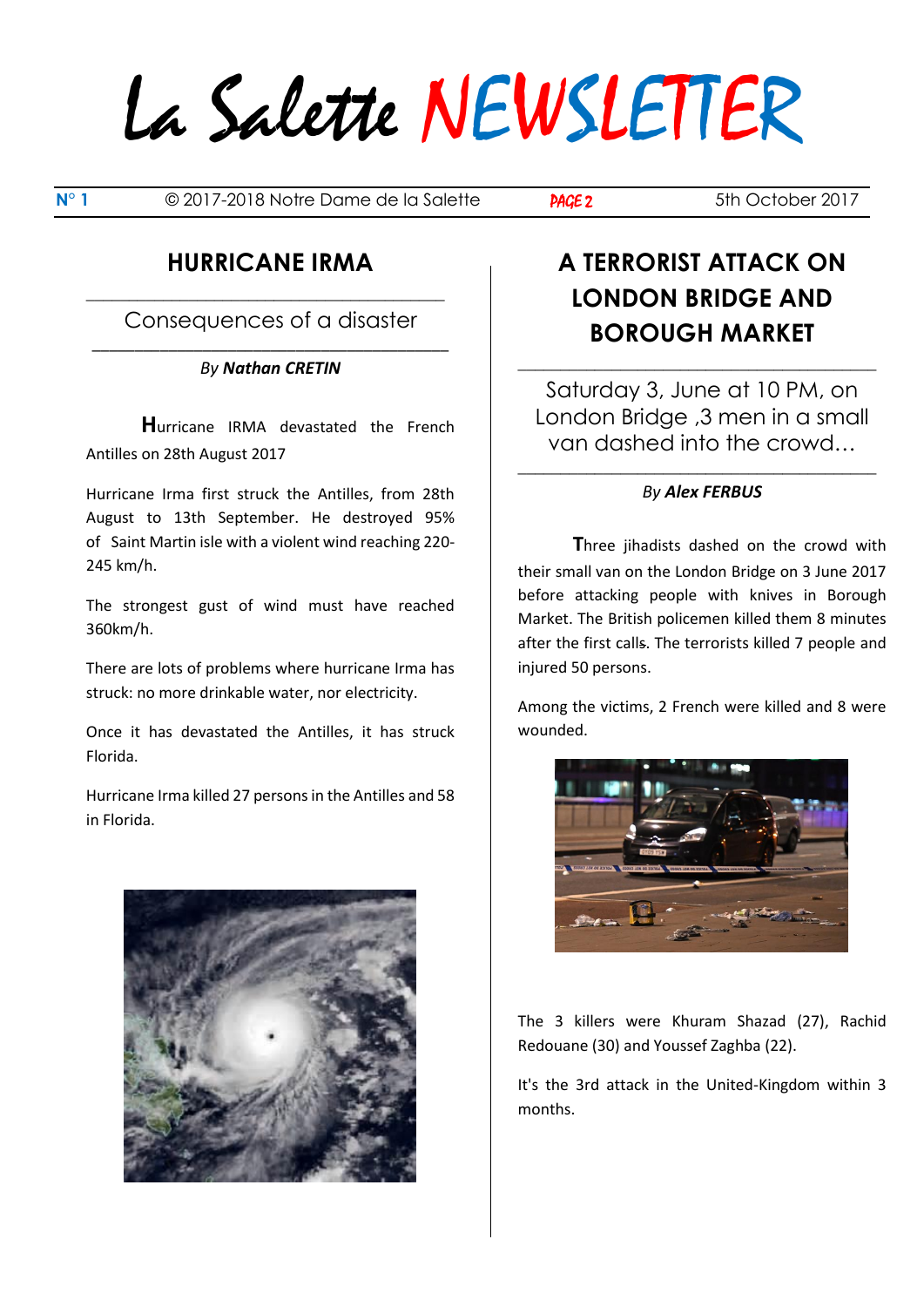**N° 1** © 2017-2018 Notre Dame de la Salette **PAGE 3** 5th October 2017

## **THE YANDERE CHILD**

**\_\_\_\_\_\_\_\_\_\_\_\_\_\_\_\_\_\_\_\_\_\_\_\_\_\_\_\_\_\_\_\_\_\_\_\_\_\_\_\_\_**

Yandere Simulator is a popular game in development by YandereDev.

#### \_\_\_\_\_\_\_\_\_\_\_\_\_\_\_\_\_\_\_\_\_\_\_\_\_\_\_\_\_\_\_\_\_\_\_\_\_\_\_\_\_\_\_ *By Noémie OUTHIER*

**T**he hero of this game is Ayano Aishi (Yandere-Chan), a student in the *Akademi High*.

Her childhood was different compared to other kids: Ayano is a not normal child, she **can't** feel anything. She was *broken* and the doctors did not fix her.

Her Father is very worried and he offers his daughter gifts but nothing works to make her feel emotions. However, her mother is not worried for Ayano. She says that she was like her at her age and repeats this phrase: « One day, you will discover a special person who will make you feel something! »

But her father doesn't agree her mother. He wants a normal child as other people. Ayano feels pity for him, so she pretends to be normal as her parents and her family.

At school, other pupils harassed Yan-Chan. She pretends to be happy, sad, hungry but all was wrong.



But, one day, she shoved a boy, that boy is Taro Yamada and in one look she fell in love.

Her mother was right! A student felt something for Ayano.

B

ut a lot of girls want Taro too. Will Taro choose Ayano?

The future will tell us.

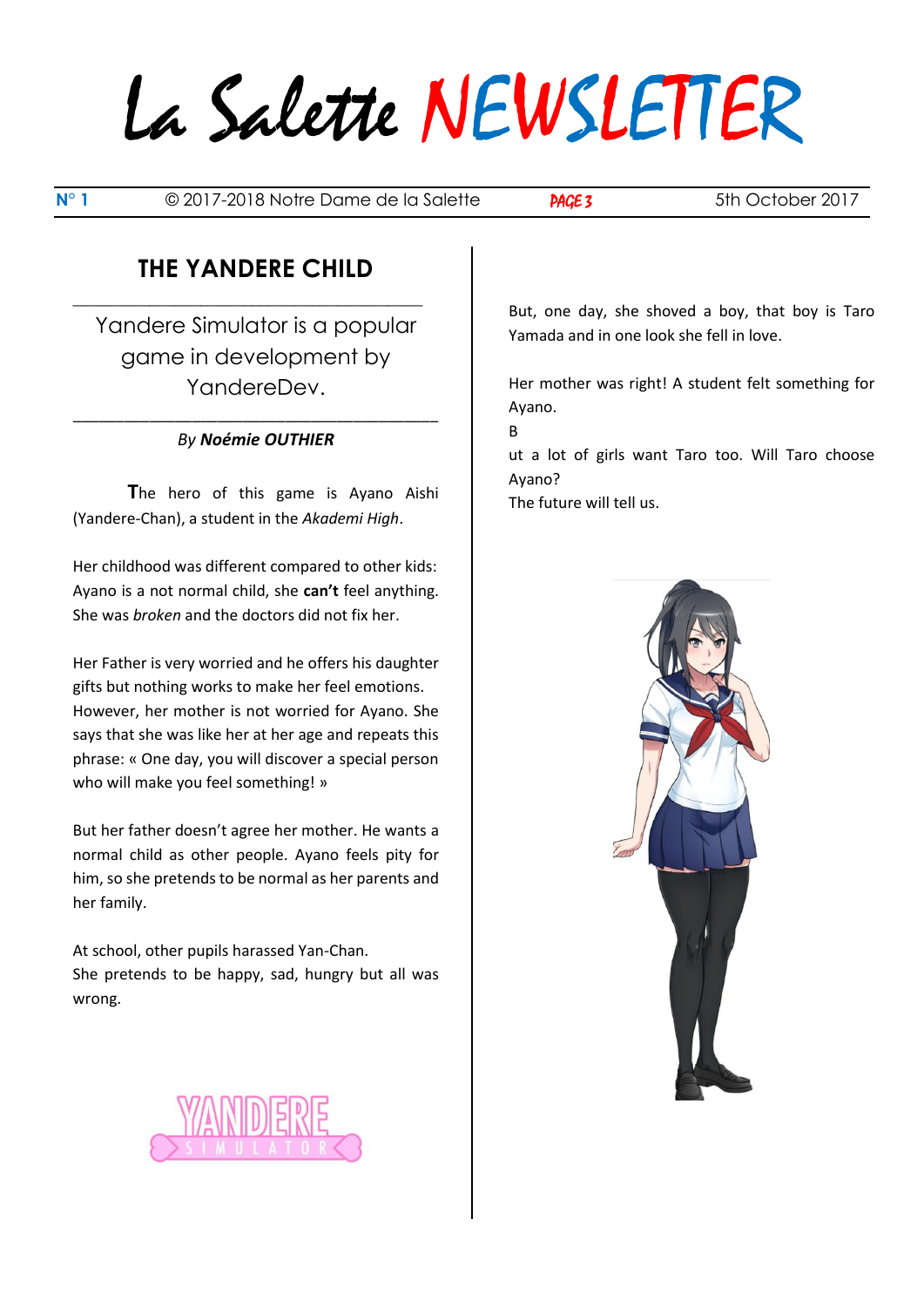**N° 1** © 2017-2018 Notre Dame de la Salette **PAGE 4** 5th October 2017

### **GOOD NEWS FOR NERDS!**

**\_\_\_\_\_\_\_\_\_\_\_\_\_\_\_\_\_\_\_\_\_\_\_\_\_\_\_\_\_\_\_\_\_\_\_\_\_\_\_\_\_\_** Assassin's Creed Origins is arriving! \_\_\_\_\_\_\_\_\_\_\_\_\_\_\_\_\_\_\_\_\_\_\_\_\_\_\_\_\_\_\_\_\_\_\_\_\_\_\_\_\_\_

#### *By Arthur AYMONIER and Seban CABANAS*

**U**bisoft has made a new video game named ''Assassin's creed Origins'' in partnership with the creators of Final Fantasy XV, Square Enix.

For four years the Ubisoft's team of Montreal has worked on this new opus. The game will be released on 27<sup>th</sup> October 2017 for Xbox One, Play Station 4 and PC.

In this video game, which takes place in antic Egypt, the player is *Bayek* who wants his personal revenge, in 49 B.C. (date of creation of the assassins' association which fights for peace). He works to protect the people from threats. To succeed, this hero will be equipped with lots of weapons: bow, shield and secret blade of knife for example. He will also have an eagle as a pet which will help him during the whole adventure.

The famous characters showed in the video game will be Cleopatra VII, Jules Cesar and Ptolemea XIII. *Bayec* will have to confront the Legion, beasts as crocodiles and hippopotamus and Basilica - the giant snake which loiters in this world.

The pyramids will be his playgrounds and he will use a canoe to cross the Nile. In the game, we can see the city of Alexandria and its famous headlight.

The map is divided into 6 streets: Kyrenaika, Sewa, Alexandria, Nile Delta, Giza & Memphis and Faiyum. They are also two seas: Mesogeios sea and Great Green sea.

Before the name ''Assassin's creed Origin '' the game's name was ''Assassin's creed Empire '' and after this one, the scenario of the next opus will be in antic Greece and Roman Empire. In the game, *Bayek* will be a Medjay: a policeman of a new kingdom.

Geeks will be filled! Rendezvous at the Paris Games Week, the famous video games show, which opens from 2 to 5 November 2017 in ''Parc des Expositions'' Paris, France!

For more information about the game you can go to ubisoft.com, *Wikipedia* and sites of gaming.